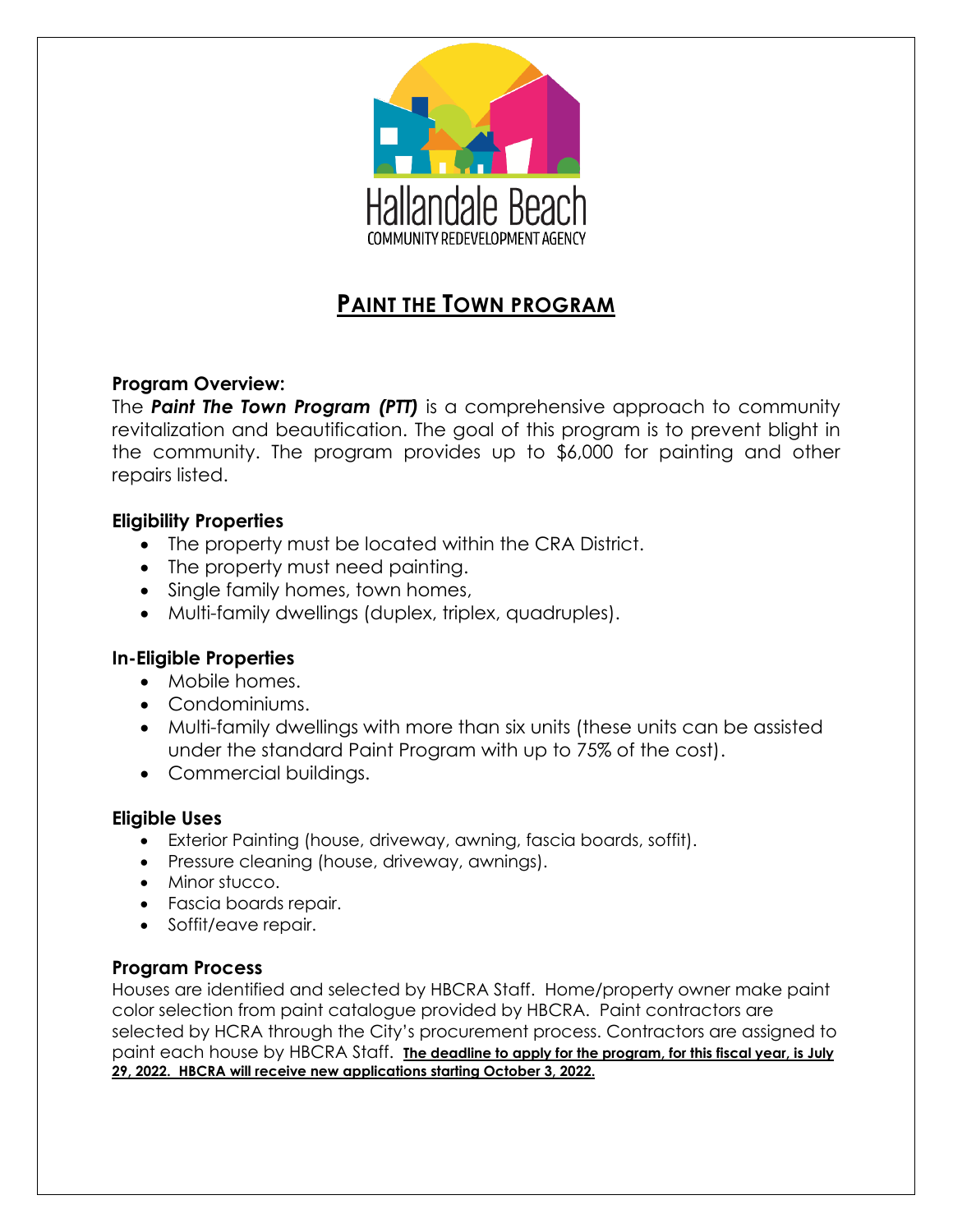| How did you hear about our program?                                                                                                                                                                                                                                                     |                                                                                  |  |  |
|-----------------------------------------------------------------------------------------------------------------------------------------------------------------------------------------------------------------------------------------------------------------------------------------|----------------------------------------------------------------------------------|--|--|
| Internet   Hallandale Happenings   Comcast   Other Forum<br>HALLANDALE BEACH COMMUNITY REDEVELOPMENT AGENCY (HBCRA)<br>400 South Federal Highway, Room 239 Hallandale Beach, Florida 33009<br>Phone Number: 954-457-1422   www.cohbcra.org<br><b>Paint The Town Program Application</b> |                                                                                  |  |  |
|                                                                                                                                                                                                                                                                                         |                                                                                  |  |  |
|                                                                                                                                                                                                                                                                                         |                                                                                  |  |  |
| Hallandale Beach, FL 33009                                                                                                                                                                                                                                                              |                                                                                  |  |  |
| different from above)                                                                                                                                                                                                                                                                   | $($ if                                                                           |  |  |
|                                                                                                                                                                                                                                                                                         | Home Phone: ____________________________Cell Phone: ____________________________ |  |  |
|                                                                                                                                                                                                                                                                                         |                                                                                  |  |  |
| Dwelling Type: $\Box$ Single Family $\Box$ Townhouse $\Box$ Duplex                                                                                                                                                                                                                      |                                                                                  |  |  |
|                                                                                                                                                                                                                                                                                         |                                                                                  |  |  |
| Other________________________                                                                                                                                                                                                                                                           |                                                                                  |  |  |
|                                                                                                                                                                                                                                                                                         |                                                                                  |  |  |
|                                                                                                                                                                                                                                                                                         |                                                                                  |  |  |
| <b>Applicant's Signature</b>                                                                                                                                                                                                                                                            | Date                                                                             |  |  |